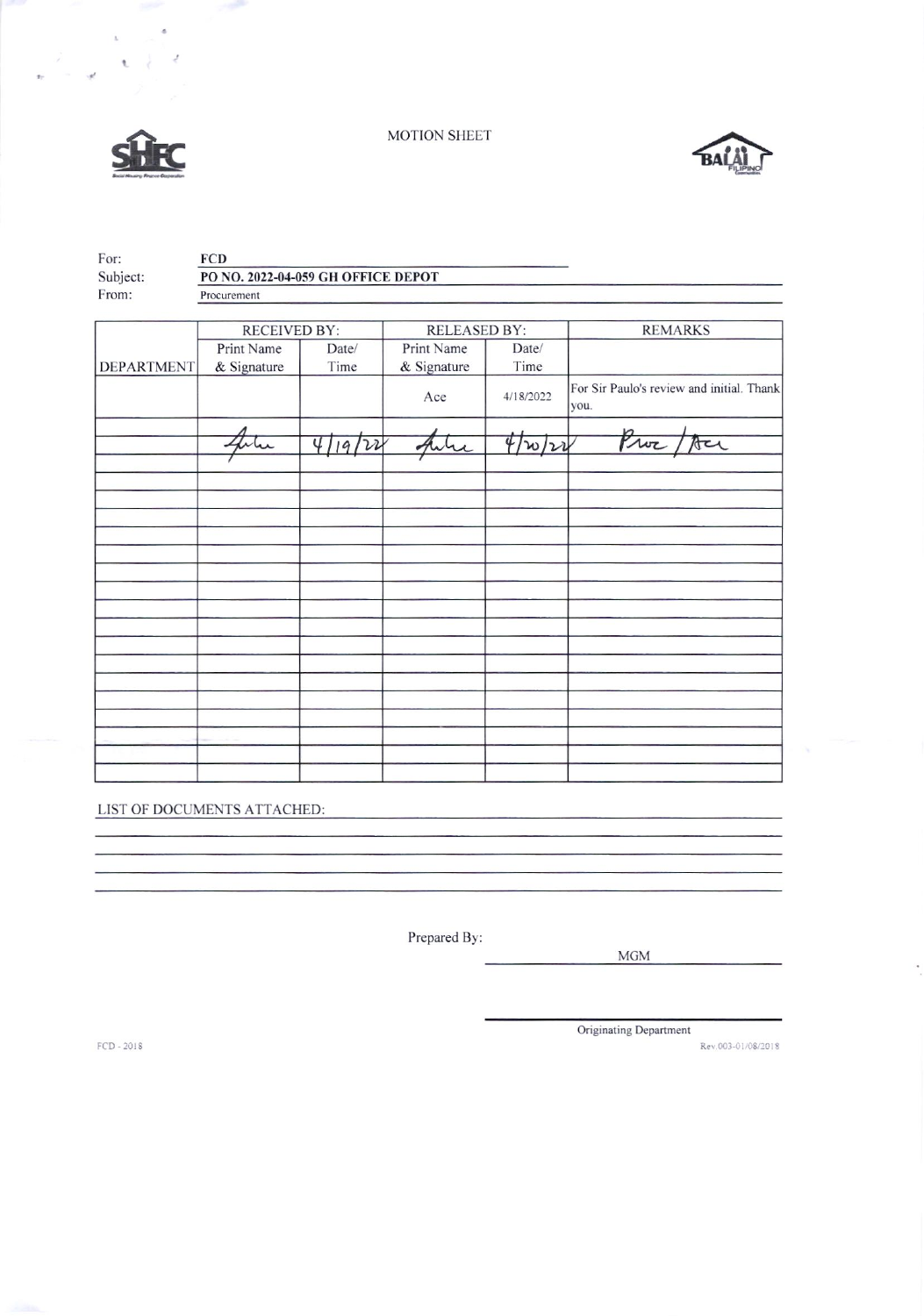

Kaagapay ng Komunidad sa Maginhawang Pamumuhay



## MEMORANDUM

| <b>FOR</b>  | : THE TREASURY GROUP                                     |
|-------------|----------------------------------------------------------|
| <b>FROM</b> | : PROCUREMENT/GENERAL SERVICES/REGIONAL OFFICE/BRANCH    |
| SUBJECT     | : UNDERTAKING IN THE RELEASE OF CHECK FOR PAYMENT IN THE |
|             | PROCUREMENT OF GOODS/EQUIPMENT                           |
|             | REFERENCE: ProD-2022-054                                 |
| DATE        | : April 18, 2022                                         |

This refers to the Purchase Order No. 2022-04-059 dated April 18, 2022 amounting to Php43,824.37 for the payment to GH Office Depot.

In connection thereof, the undersigned request for the check release and undertake in compliance to the usual accounting and auditing rules and regulations on the following:

| Oversee in the transmittal of the following attached original documents to the Regional Office |                                       |  |  |  |  |  |
|------------------------------------------------------------------------------------------------|---------------------------------------|--|--|--|--|--|
| Approved Purchase Order                                                                        | Property Acknowledgement Receipt Form |  |  |  |  |  |
| Disbursement Vouchers                                                                          | (PAR)/ Inventory Custodian Slip (ICS) |  |  |  |  |  |
|                                                                                                | Waster Material Report Form (WMR)     |  |  |  |  |  |
| Prepared by:                                                                                   | Prepared by:                          |  |  |  |  |  |
|                                                                                                |                                       |  |  |  |  |  |
| Mary Grace D. Mangao                                                                           |                                       |  |  |  |  |  |
| <b>Technical Staff II</b>                                                                      | Property Officer III                  |  |  |  |  |  |
| Certified Complete and Correct by:                                                             | Certified Complete and Correct by:    |  |  |  |  |  |
|                                                                                                |                                       |  |  |  |  |  |
| Paulo Sherwin P. Duman                                                                         |                                       |  |  |  |  |  |
| OIC-Manager, Procurement Division                                                              | Chief, General Services Division      |  |  |  |  |  |
| Noted:                                                                                         |                                       |  |  |  |  |  |
| Abusman<br>Dulee,                                                                              |                                       |  |  |  |  |  |
| $OIC-Yice President$                                                                           |                                       |  |  |  |  |  |
|                                                                                                |                                       |  |  |  |  |  |

Fully accomplish and completely transmit to the Treasury Group within fifteen (15) working days from supplier's receipt of payment the following documents:

| $\sqrt{\text{Invoice/Official Receipt}}$            |                                    | $\sqrt{\frac{1}{5}}$ Signed PO (By supplier $\sqrt{\frac{1}{5}}$ Signed PAR / ICS (By |  |  |  |
|-----------------------------------------------------|------------------------------------|---------------------------------------------------------------------------------------|--|--|--|
| M Delivery Receipt                                  | in $3$ copies)                     | Property Custodian)                                                                   |  |  |  |
| $\lceil \sqrt{\text{Inspection}} \rceil$ Acceptance | <b>I</b> M Signed DV (By supplier) | Waste Material Report Form                                                            |  |  |  |
| Report (Goods)                                      | [ ] Tax Certificate                | (Completely filled up)                                                                |  |  |  |
|                                                     |                                    |                                                                                       |  |  |  |

Lawrence N. Bañiso Head, Regional Office/Branch

Pursuant to Sec. 2 and other relevant provisions of PD 1445 compliance requirement as implemented by COA Circulars such as No. 12-001, your coordination with the General Services immediately upon receipt of the abovementioned fully accomplished and completely transmitted documents from the Regional Office will be material to conformity. This will be for completion of entries in the Property Acknowledgement Receipl/lnventory Custodian Slip.